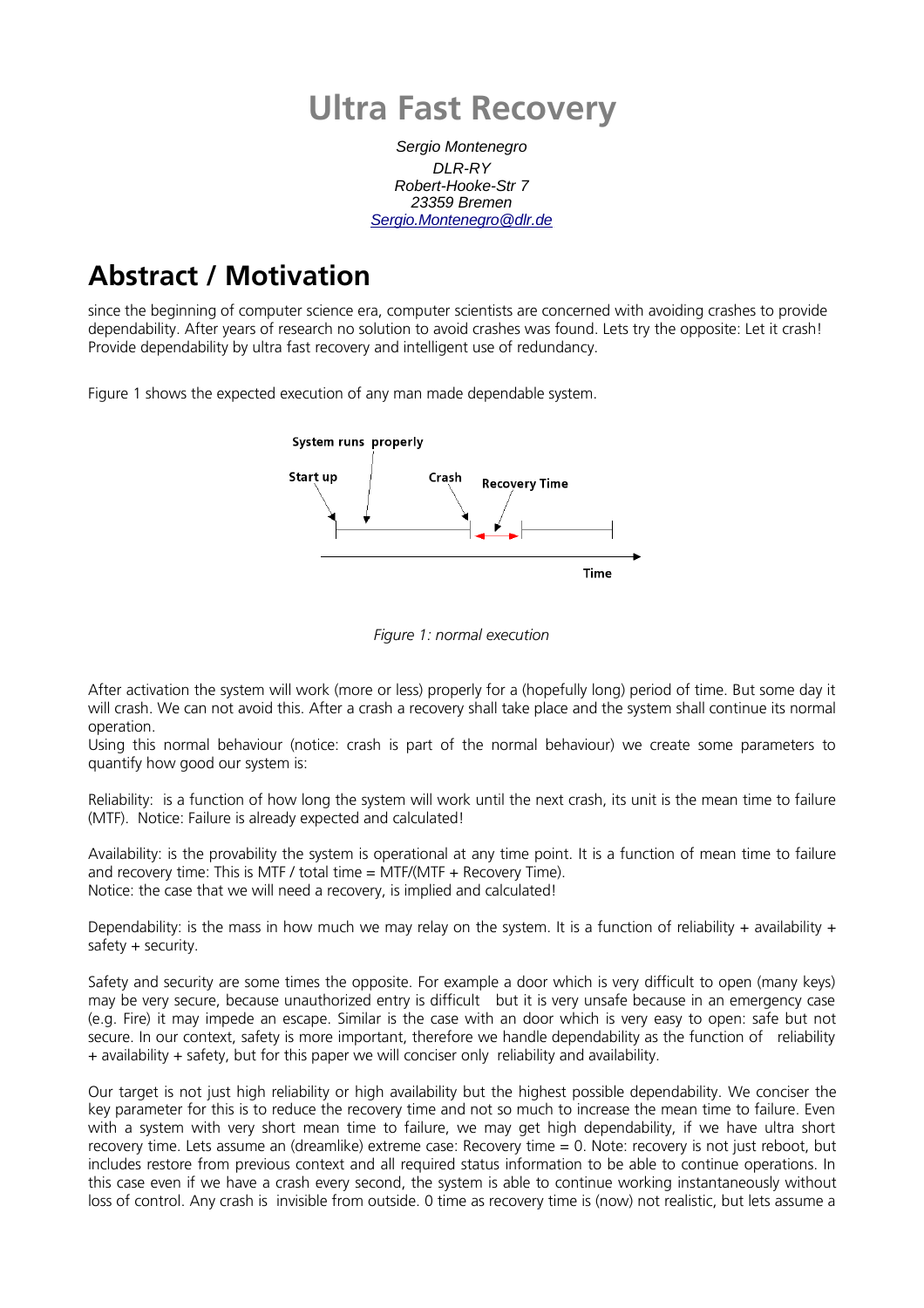recovery time far below the control cycle time (cycle time for example 500 ms) and a system which may tolerate one cycle without control. In this case a crash stays invisible for the system, because next control cycle will be normal again.

A second reason why to reduce the recovery time is to improve the redundancy management as fault tolerance means. Figure 2 show how a take over for redundant systems shall work.



*Figure 2: Redundancy as means for fault tolerance*

Lets assume two redundant controllers, if one fails the second one shall take control as fast as possible, in any case faster than the control cycle. In the mean time the crashed controller shall perform a recovery and stay ready to take over in case of a second failure. If the recovery time is too long, then a crash of the still running controller, before the recovery is finish is quite possible. Then we would have a system failure and the redundancy as mean for fault tolerance was not effective. The same may apply to a triple module redundancy (TMR) even if the probability of a system failure is much lower.

### **Our approach: Network centric computing**

Current space craft data handling systems are primary computer-oriented building computer-centric systems. In this model the central computer has to provide high computing power, large memory, high dependability, fault tolerance management, and many input/output connections to different devices. This makes the central computer development, very difficult, error prone and expensive. It makes the reuse of a board computer for different missions difficult because from mission to mission some IO devices may change.

In our approach we aim to build a network centric system, where the central element is not a computer but a powerful space craft area network (SCAN). The network is built using dependable intelligent switches. Figure 3 shows a typical "Network centric computing" System.



*Figure 3: A typical network centric system*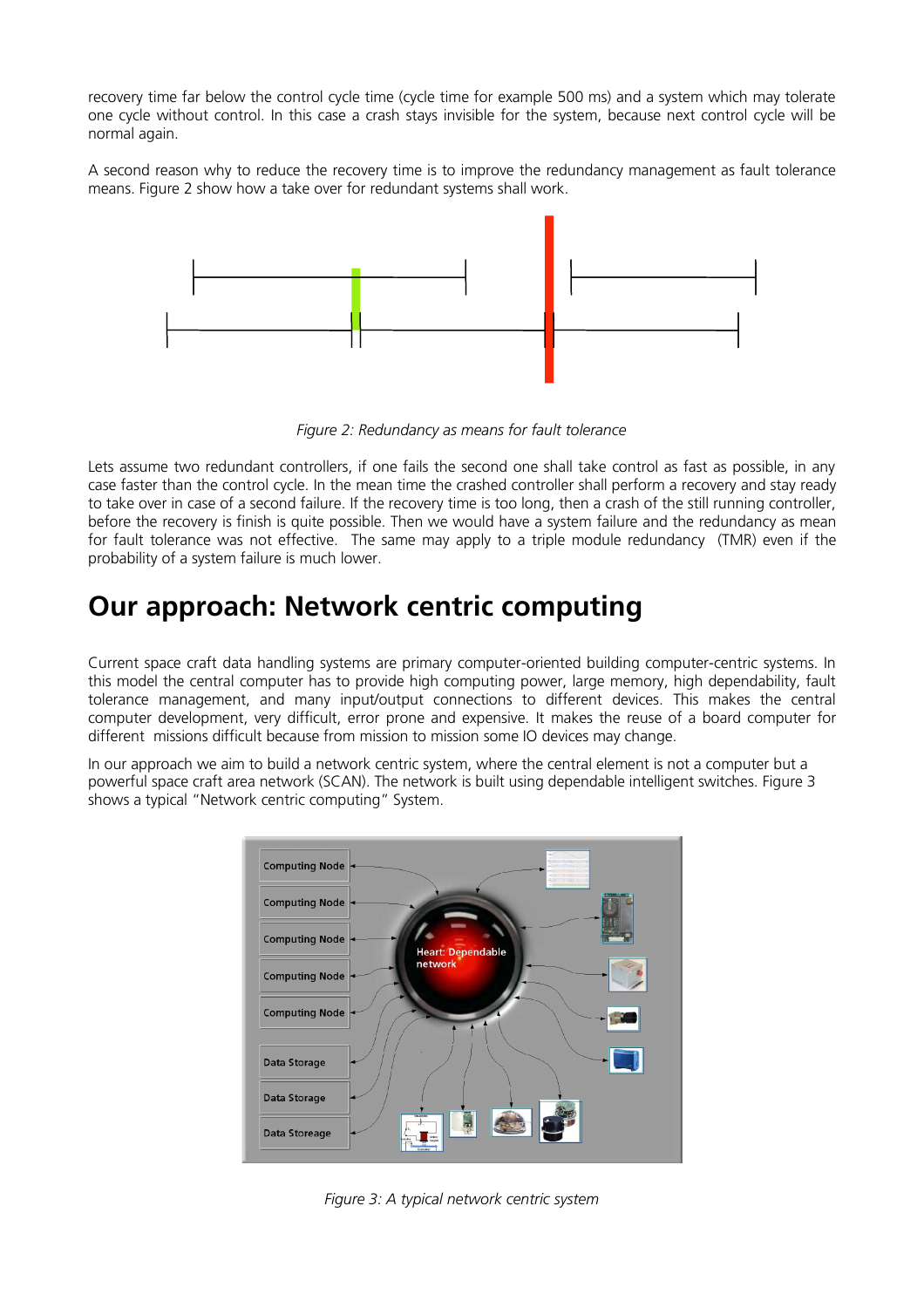Any device or computer attached to the network is considered as non dependable and a failure is expected at any time. Non dependable components shall be redundant and the take over from one to a redundant module shall be as fast as possible. This is one or our primary development requirements; currently it is a few milliseconds. As long as the network stays operable the system is operable.

### **Computing nodes**

A key parameter to speed up the recovery procedure of any component is to reduce the size of the context which have to be restored after a crash. For controllers we aim to implement cyclic control loops, in each cycle the controller gets first the sensor data and required context, then it performs some computations and then it sends the computed actions to the actuators. All context informations, which is needed for each control cycle, for example current system state or running system procedure are reduced to the minimum and distributed around all computing nodes. This context informations are distributed periodically from all nodes as broadcast in each control cycle. In this way, after a crash, a node will get all required information at the beginning of the next control cycle and at the end of the cycle it may control the system in a normal way.

Another important parameter is the boot time. For our concepts we have developed the corresponding operating system RODOS, which has a boot time of a few milliseconds. Many operating systems have to initializes IO drivers and devices before the user applications may be started. This consumes again a lot of preciously time. To avoid this, devices are not attached to the computing nodes but only to the network. Our devices support the same communication protocols like our computing nodes and are real network-devices.

#### **RODOS operating system**

RODOS (Real Time On board Dependable Operating System) is an open source building block execution platform/environment designed for space applications and for applications demanding high dependability. Simplicity is our main strategy for achieving dependability, as complexity is the cause of most development faults. The system was developed in C++, using an object-oriented framework simple enough to be understood and applied in several application domains. Although targeting minimal complexity, no fundamental functionality is missing, as its micro-kernel provides support for resource management, thread synchronisation and communication, input/output and interrupts management. The system is fully preemptive and uses priority-based scheduling and round robin for same priority threads. On the top of this kernel the RODOS middlware distributes messages locally and using gateways globally. The RODOS execution platform provides a (software) interconnection network between applications / building blocks (the middleware). A building block requires some services (incoming messages) in order to be able to provide other services (outgoing messages). The execution platform distributes such services (messages) from producer to consumers. (see Figure 4).

RODOS may be executed on the top of other operating systems or TSP (Time Space partitioning systems) or directly on the hardware in case no other operating system is running on the target hardware. In all cases the interfaces to the building blocks (or applications) remains the same, and a network of applications may be executed on different platforms and operating systems without modifications.



*Figure 4: RODOS as Building blocks execution platform*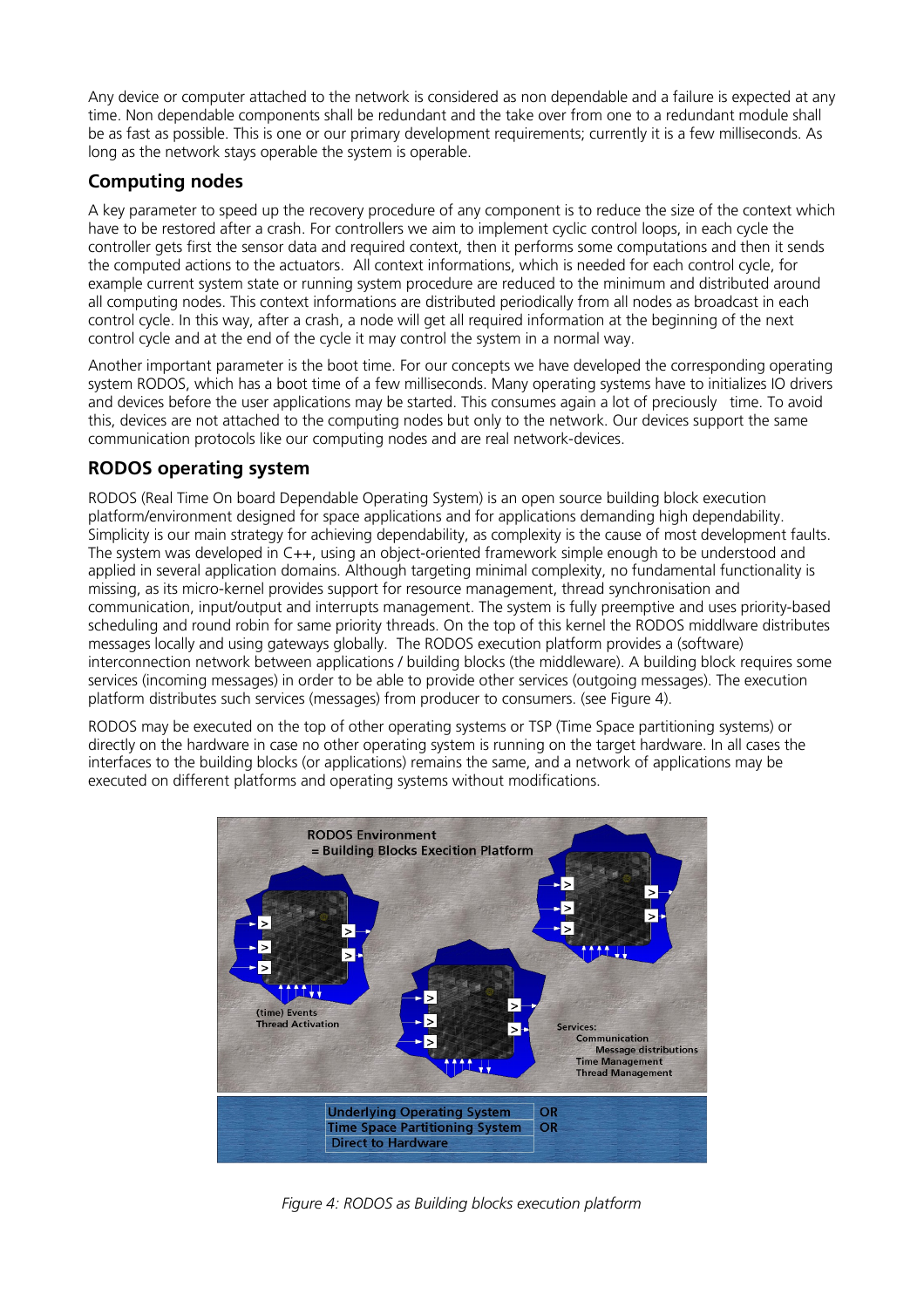### **Communication protocols**

We use the same communication protocol for software applications, for the network and for the devices. Normally communication protocols store a big context information like for example link connections, connection paths, location of devices etc. Such usual protocols would imply a very long recovery time and (temporary) loss of information if a network switches crashes. To avoid this we use a connectionless communication protocol. All communications in the system are based on the publisher/subscriber protocol (in software and in hardware). Publishers make messages public under a given topic. Subscribers (zero, one or more) to a given topic get all messages which are published under this topic. To establish a transfer path, both the publisher and the subscriber must share the same topic. A topic is represented by a topic ID and a data type.

The services are distributed in the (Software/Hardware) network from producers (publishers) to consumers (subscribers). This does not depend on if the services are produced by software components or by hardware components. The same applies to the consumer of services.

The network is based on a publisher/subscriber protocol which is implemented in RODOS as a software middleware for the software tasks and in a FPGA as a middleware switch for hardware devices and to interconnect computing nodes. An ASIC implementation of the network is in work.

#### **Network building blocks**

The central component of a network centric system is the network which is the heart of the system. If it fails, the system fails. To create a dependable network we use redundant robust components, with ultra fast recovery time. The network stores no context information, each message will be routed independently of pass activities.

The building block of the network is the middleware switch, which logical view is way very similar to the software middleware (figure 5).





The middleware switch implements (using internal software) an array of gateways connected to an array of virtual topic buses. The gateways distribute locally all incoming messages, whereas all other gateways select the messages which they will then forward, convert them to the corresponding protocol and send them using the associated link. It makes no difference what we find on the other side of the link, whether it is another network, a node computer, a device or a bus for devices.